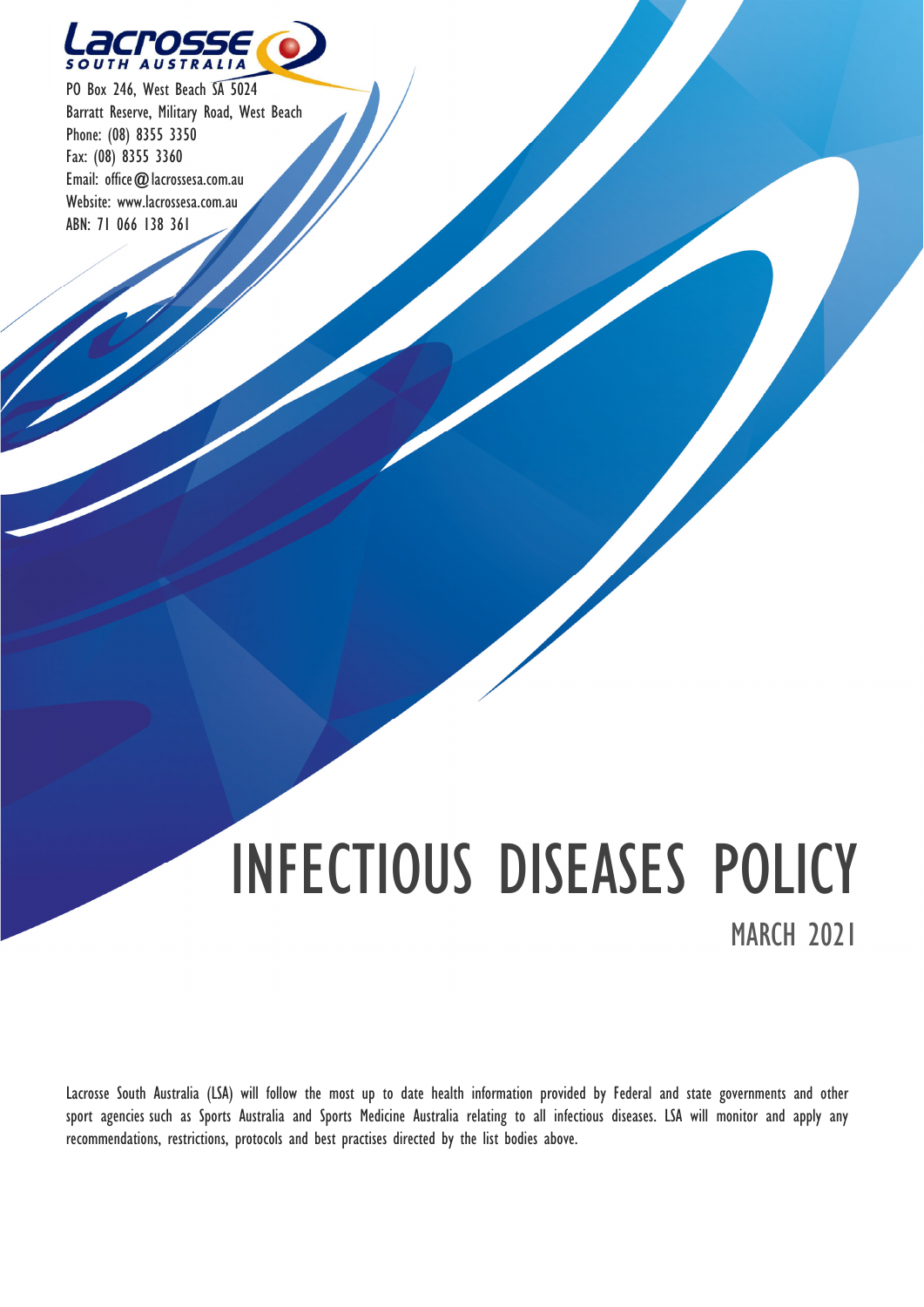

## INFECTIOUS DISEASES POLICY

March 2021

1. CORONAVIRUS DISEASE (COVID-19)<br>Transmitted by contact with infectious persons, inhalation of virus particles, or contact with infected surfaces.

As COVID-19 is extremely volatile and easily spread from person to person, precautions must be taken.

Everyone should wash their hands often with soap and water for at least 20 seconds especially after being in a public place, or after blowing your nose, coughing, or sneezing. It is especially important to wash your hands before eating or preparing food, before touching your face, after using the toilet, after touching animals or pets. If soap and water are not readily available, use a hand sanitiser that contains at least 60% alcohol, cover all surfaces of your hands and rub them together until they feel dry. Avoid touching your eyes, nose and mouth with unwashed hands.

Always cover your mouth and nose with a tissue when you cough or sneeze or use the inside of your elbow and do not spit. Throw used tissues in a rubbish bin. Immediately wash your hands with soap and water for at least 20 seconds or if soap and water are not readily available, clean your hands with a hand sanitizer that contains at least 60% alcohol.

Be alert for symptoms. Watch for fever/raised temperature, dry cough, shortness of breath, tiredness, loss of taste/smell, aches and pains, headache, sore throat, nasal congestion, red eyes, diarrhoea, skin rash. Don't take your temperature within 30 minutes of exercising or after taking medication that could lower your temperature, like acetaminophen.

If symptoms develop, you must have a COVID-19 test and be isolated until the result is known to prevent spreading this disease.

2. SPORTS MEDICINE AUSTRALIA<br>A number of <u>blood-borne infectious diseases</u> can be transmitted during body contact and collision sports. The more serious include viral hepatitis and HIV (AIDS) infections. It is important to remember that more common diseases, such as the common cold, flu, and herpes simplex may be spread during body contact sports.

These may be extremely debilitating and potentially disastrous for the team and/or individual. These diseases may be spread by direct contact between broken skin or mucous membranes and infected blood and other body fluids and substances.

Note: There is no current evidence that sweat, urine or tears will transmit these infective viruses.

The following recommendations may reduce the risk of transmitting infectious diseases.

All open cuts and abrasions must be reported and treated immediately.

Players:

- It is every participant's responsibility to maintain strict personal hygiene at all times, in all activities on and off the field (this a) includes safe sex by the use of condoms), as this is an effective method of controlling the spread of disease.
- It is strongly recommended that all participants involved in contact/collision sports and playing under adult rules be vaccinated  $\mathbf{b}$ against Hepatitis B.
- All participants with prior evidence of these diseases are strongly advised to obtain confidential advice and clearance from a doctor c) prior to participation.

Team Areas:

a) It is the Host Club's responsibility to ensure that the dressing rooms are clean and tidy. Particular attention should be paid to hand basins, toilets and showers. Adequate soap, paper hand towels, brooms, refuse disposal bins and disinfectants must be available at all times.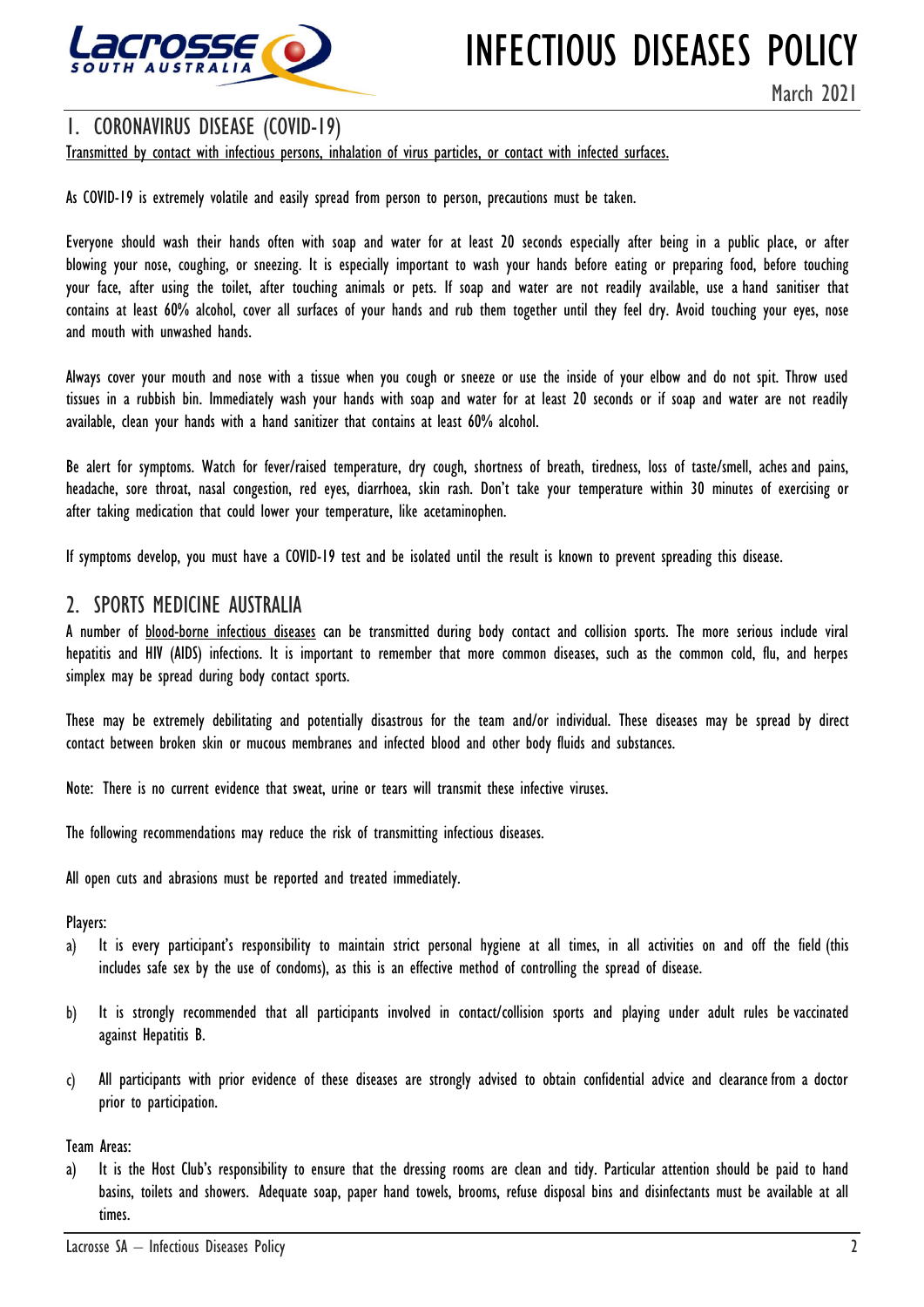

## INFECTIOUS DISEASES POLICY

March 2021

- b) Communal bathing areas (e.g. spas) should be strongly discouraged. These may be the source of other diseases (e.g. Legionnaire's disease) as well as facilitating the spread of the blood borne diseases mentioned above.
- c) The practices of spitting and urinating in team areas is not permitted.
- d) All clothing, equipment and surfaces contaminated by blood must be treated as potentially infectious. Equipment and surfaces should be cleaned immediately if soiling or spills occur. When cleaning up blood and body substances:
	- Gloves must be worn.
	- If the blood spill is large, confine and contain the spill (i.e. try not to let it run everywhere).
	- Remove the bulk of the blood and body substances with absorbent material, e.g. paper towels.
	- Place the paper towels in a sealed plastic bag and dispose with normal garbage, clean the spill site with a detergent solution.
	- Wipe the site with disposable towels soaked in a 1:10 solution of bleach.

Routine laundry procedures are adequate for the processing of all linen.

Routine washing procedures using hot water and detergents are adequate for decontamination of most laundry items. Therefore, clothing with dried blood on it can, if necessary, be soaked in cold water only to release the blood prior to a normal hot detergent wash.

Gloves should be worn when handling or washing soiled linen. General utility gloves, i.e. rubber household gloves, can be used for this task. The gloves should be washed in detergent after use, or discarded if they are peeled, cracked, discoloured, torn, punctured or have other evidence of deterioration.

Contaminated linen soiled with blood or body substances should be transported in a leak proof plastic bag to the laundry site simply to contain the body fluid and stop it spreading to the other laundry items. Contaminated linen does not need to be segregated in the hot detergent wash.

- e) Sharing of towels, shaving razors, face washers and drink containers MUST NOT occur.
- f) It is strongly recommended that all personnel working in contact/collision sport team areas should be vaccinated against Hepatitis B.
- g) Water containers should be available for each individual player and not shared by players as bleeding around the mouth is common in contact sports.

### MINIMISING THE RISK OF HIV AND VIRAL HEPATITIS TRANSMISSION

The following are principals recommended by SMA and ANCARD to help further reduce the low possibility of HIV or Viral Hepatitis transmission while participating in sports which involve direct body contact or where bleeding may be expected to occur.

(a) Those attending to bleeding players should wear non-utility gloves, i.e. disposable latex or vinyl gloves which must never be reused.

These must be worn when: direct contact is anticipated with blood or body substances, mucous membranes, or non- intact skin, as when attending to first-aid of a bleeding player or handling items or contact surfaces contaminated with blood or body substances.

Gloves must be changed and discarded as soon as they are torn or punctured or after contact with each player. Hands must be washed after removal and disposal of gloves.

- (b) Disposable resuscitation devices should be available and accessible. They should be used for anyone requiring mouth- to-mouth contact between the injured person and the resuscitator.
- (c) If a player has a skin lesion it must be immediately reported to the responsible official and medical attention sought.